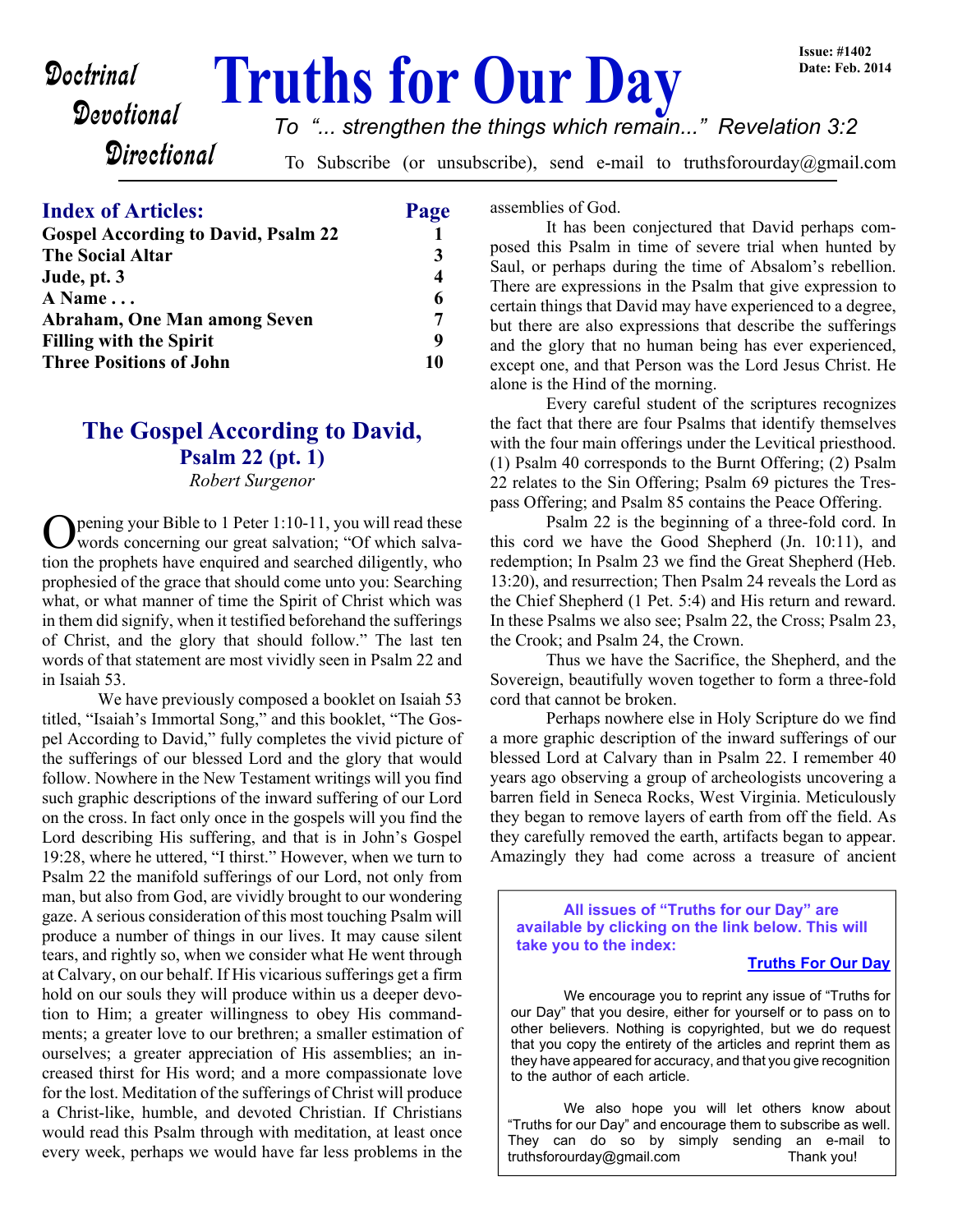Indian works of art. They were elated, for they had discovered a priceless treasure. It took weeks of toil and intensive searching to uncover the vast treasure hidden in that field. They worked methodically and diligently, and consequently were greatly rewarded. I feel that in the eyes of many saints Psalm 22 is a beautiful field to behold, but sad to say that field has never been toiled over with diligent investigation to uncover the wealth of treasure hidden beneath its surface. When we come to various "fields" of scripture, alas, not too many saints are spiritual archeologists, probing beneath its surface.

 This Psalm contains four Messianic titles. (1) Verse 6, A worm. (2) Verse 20, My Darling. (3) Verse 22, Leader of praise. (4) Verse 28, The Governor among the nations.

 There are also three circles of blessing. (1) Verse 22, "My brethren." (2) Verse 23, "the seed of Jacob." (3) Verse 27, "all the ends of the world."

 The names of animals are also employed in describing our Lord's enemies, namely "bulls" (vs. 12); "dogs" (vs. 16); "the dog" (vs. 20); "lion" (vs. 21); and "the unicorns" (vs. 21).

 We find also three sources of our Lord's suffering. First, suffering from His God, verses 1–6; from man, verses 6–18; and from Satan, verses 19–21.

 Portions of this Psalm are quoted or referred to in Matthew 27; John 19; Hebrews chapters 2 and 5, making the Psalm definitely Messianic. In fact many believe when our Lord was on the cross, this Psalm was the meditation of His heart.

 The first thing that we notice is the divinely inspired title to this beautiful song. "To the chief musician upon Aijeleth Shahar. A Psalm of David."

 There are many varied thoughts on what the title really means. Some think that it describes the type of instrument on which this divine song was to be played. Others believe that it indicates the tempo of the song, while others see it as describing the Person in the Psalm. I prefer the last thought, for "Aijeleth Shahar" means, "the hind of the morning," or, "the hind of the dawn." The early morning rays of the sun arising from the darkened sky in the East were likened to the horns of the hind, and as the rays broke forth, dispelling the darkness, an appointed priest would announce the time of the morning sacrifice. It was also likened to the dawn of redemption. The actual hind is a very beautiful, yet defenseless creature, thus a beautiful picture of our Lord Jesus Christ. It was at the dawn of the day when the hind was hunted, as it emerged from its hidden resting place to drink water and feed. The enemies of the defenseless hind would surround it, then one animal at a time would rush in and bite it, then retreating to the surrounding pack, until finally, so weakened, it would fall totally exhausted. At that point, the pack would then move in and destroy their victim. In this Psalm this is exactly what is pictured as our Lord hung on the cross at Calvary, His enemies enclosed Him (vs. 16).

 This monumental Psalm is divided into two sections. Verses 1–21 convey to us the sufferings of Christ, and verses 22– 31 reveal the glory that should follow.

#### **Cry of a Surrounded Victim Facing Death, vs. 1**

The Psalm opens with a cry of total distress; "My God, My God, why hast Thou forsaken Me? why art Thou so far from helping Me, and from the words of My roaring."

 These words of our Lord are recorded in Matthew 27:46, and in Mark 15:34. At noon, the sun failed. John had left, taking the Lord's mother to his home. Three hours after the darkness commenced, about the ninth hour (3 PM), this lamentable cry came from the Saviour's parched lips. The expression is defined as "My roaring." The description is often used as the roaring of a lion. So intense was His suffering that words fail to express it, thus we have the word "roaring." When Paul was caught up into Paradise, he heard "unspeakable words, which it is not lawful for a man to utter" (2 Corinthians 12:4). In other words, human language could find no words able to define what he heard and beheld. So it was with the Lord on the cross, no human language could ever fully convey to us the intensity and depth of His vicarious sufferings on our behalf.

 The question is asked, "Why hast Thou forsaken Me. "The word "forsaken" is "abandoned." He answers His own question in verse 3, "But Thou art holy." The prophet Habakkuk wrote; "Thou art of purer eyes than to behold evil, and canst not look on iniquity" (1:13). Being holy, God could not look upon His only Son, "For He...made Him to be sin for us, who knew no sin; that we might be made the righteousness of God in Him" (2 Cor. 5:21). Christ became the sin offering, bearing our sins in His own body on the tree (1 Pet. 2:24). God treated Him as sin, and as sin, God could not look upon Him. His Son was left abandoned. How does this make you feel? Are you not affected? Does it not melt your eyes to tears? It did Isaac Watts, for he wrote:

"Alas and did my Saviour bleed? And did my Sovereign die? Would He devote that sacred head For such a worm as I?

Thus might I hide my blushing face, While His dear cross appears; Dissolve my heart in thankfulness, And melt my eyes to tears."

> Isaac Watts - 1674-1748 *(continued)*

**The speediest confession is the easiest and the best.**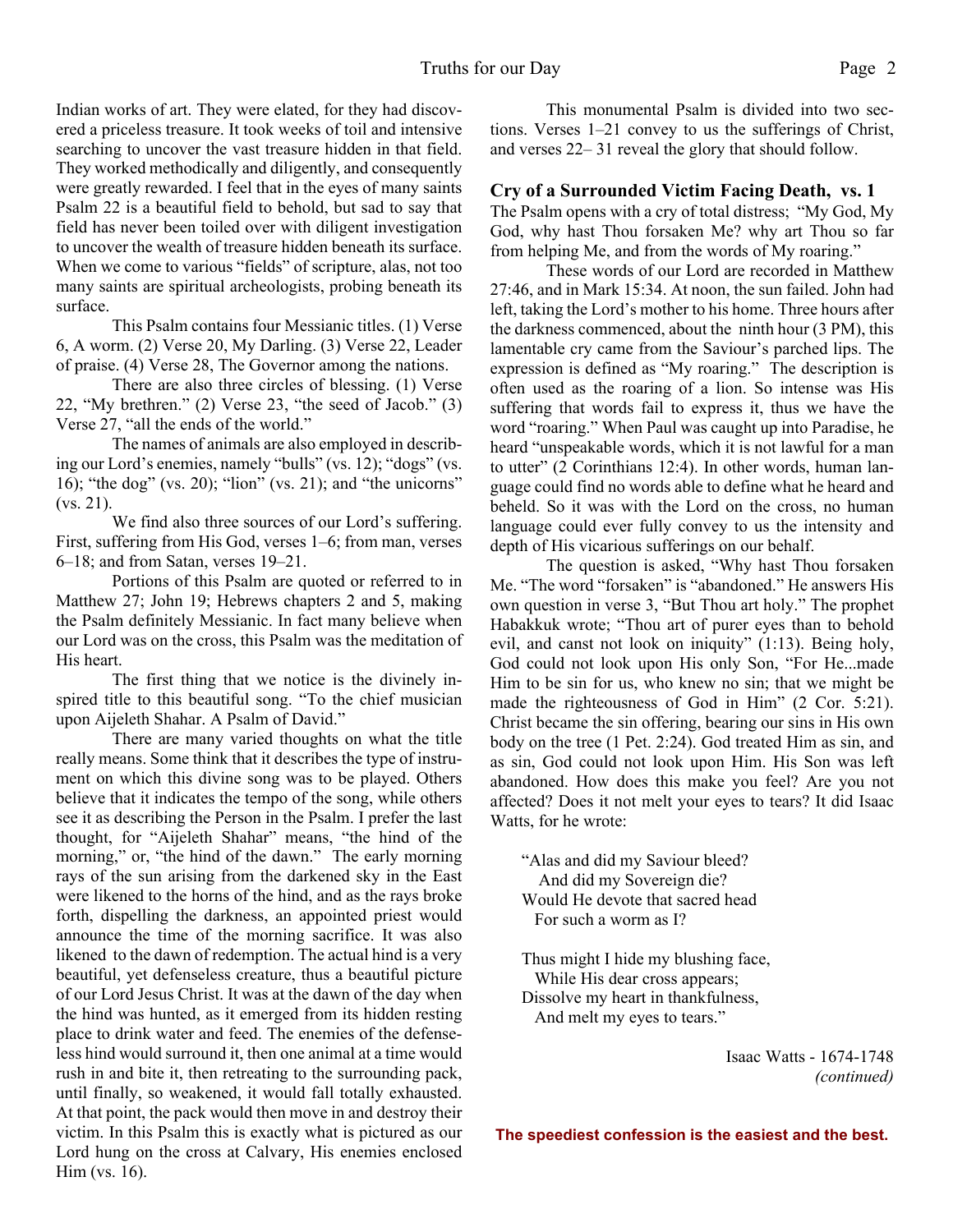#### **The Social Altar**

Alcímedes Velasco

Trans. from "La Sana Doctrina" #293, Jan/Feb 2008

God divides humanity into three great groups: Jews,<br>Gentiles, and the Church of God (1 Corinthians 10:32). Gentiles, and the Church of God (1 Corinthians 10:32). In this same chapter we find three great centers of fellowship that are related to these three divisions of mankind:

 A. **Christian fellowship**, represented in the Lord's Supper and the Lord's Table, where in figure, Christ is the altar who we remember every first day of the week by taking the bread and the cup (1 Corinthians 10:16, 17, 21).

 B. **The ritualistic fellowship**, exemplified by Israel before the destruction of the temple, ("Behold Israel after the flesh: are not they which eat of the sacrifices partakers of the altar?" (1 Corinthians 10:18).

 C. **The pagan fellowship**, manifested by the gentiles sacrificing at the altars of their idols, behind which are demons (1 Corinthians 10:20-22).

 The remaining context of the chapter presents us a believer who is tempted to participate socially in the feasts of the gentiles, thus contaminating himself with all that stands behind the idolatrous altar (1 Corinthians 10:23- 11:1). Note:

#### **1.The Deceptive Invitation**.

The text in question says, "If any of them that believe not bid you. . ." (v. 27). God warned His people in the past concerning this situation; He said to them, "Lest thou make a covenant with the inhabitants of the land, and they go a whoring after their gods, and do sacrifice unto their gods, and one call thee, and thou eat of his sacrifice . . ." (Exodus 34:15). This was exactly what Balaam counseled Balak to use to put a stumbling block before the children of Israel by using the Moabites (Numbers 25: 1, 2; 3, 15, 16).

 In Corinth there was a great temple of the goddess Venus with her "sacred" priestesses, her rituals that terminated in abominable orgies. From this environment the Lord had delivered the saints in Corinth to a life of separation from that system. The believers were harassed by their old associations, "Wherein they think it strange that ye run not with them to the same excess of riot, speaking evil of you (1) Peter 4:4). By inviting them, they were using the same snares that the Canaanites put before the Israelites in their days. Brethren, the world is never happy to see the believer enjoying full fellowship with the Lord, but wants them to run in the same dangerous activities as they did and these do. It's true that the present circumstances are not the same as then, but today's tactics are more refined and subtle. Now they invite our young people to participate in internet activities with them, and attend their shows, parties, etc

#### **2. The Friendly Participation.**

We return to the text: "If any of them that believe not bid you to a feast, and ye be disposed to go. . ." The great danger that is cloaked in the invitation to attend a social banquet in an old friend's house is that the will of a believer is inclined to respond. The Holy Spirit teaches us clearly, that such a believer wants to go, regardless of the fact that his attendance could be the occasion of causing a brother to fall. The context tells us that there are at least three reasons that would help him justify his presence at the feast. First, twice it says, "For the earth is the Lord's and the fullness thereof…" (10:26, 28). His reasoning was, God is the supreme provider. All that which is created in the earth, God has put there for us to enjoy normally. No one can judge me, because I am making legitimate use of its resources. The apostle says, it is true that all things are legitimate, but not all things are advisable, neither edify (10:23; 6:12). Secondly, another argument that he uses is, "I don't have a bad conscience." "Why is my liberty judged of another man's conscience? (10:29). "I feel all right when seated there, nothing internally condemns me." The apostle says, "Conscience, I say, not thine own, but of the other." "But if any man say unto you, This is offered in sacrifice unto idols, eat not for his sake that shewed it, and for conscience sake," "shall not the conscience of him which is weak be emboldened to eat those things which are offered to idols; "Wherefore, if meat make my brother to offend, I will eat no flesh while the world standeth, lest I make my brother to offend." (10:28, 29: 8:10, 13). Thirdly, this is not incorrect. "For if I by grace be a partaker, why am I evil spoken of for that for which I give thanks?" I am not ashamed to give thanks publicly for the food. The apostle returns to correct this, saying, "Whether therefore ye eat, or drink, or whatsoever ye do, do all to the glory of God." Another regulating parameter of our actions, apart from the glory of God, should be, "Even as I please all men in all things, not seeking mine own profit, but the profit of many, that they may be saved. (10:30, 31, 33).

#### **3. The Sinister Contamination**.

Even if one that attends the gathering, along with the previous arguments, he adds, "an idol is nothing in the world, and that there is none other God but one," the apostle says in this portion that we are considering, "What say I then? that the idol is anything, or that which is offered in sacrifice to idols is anything? But I say, that the things which the Gentiles sacrifice, they sacrifice to devils (demons), and not to God: and I would not that ye should have fellowship with devils (demons)." (10:19). The matter isn't as guileless as they believe, neither can we believe this way now. Behind the altar of Venus, or of any other ritual, and in the apparently innocent pagan ritual, or whatever can appear to be a ridiculous religious presentation, there is the power of darkness in action. Even in the past, the prophets warned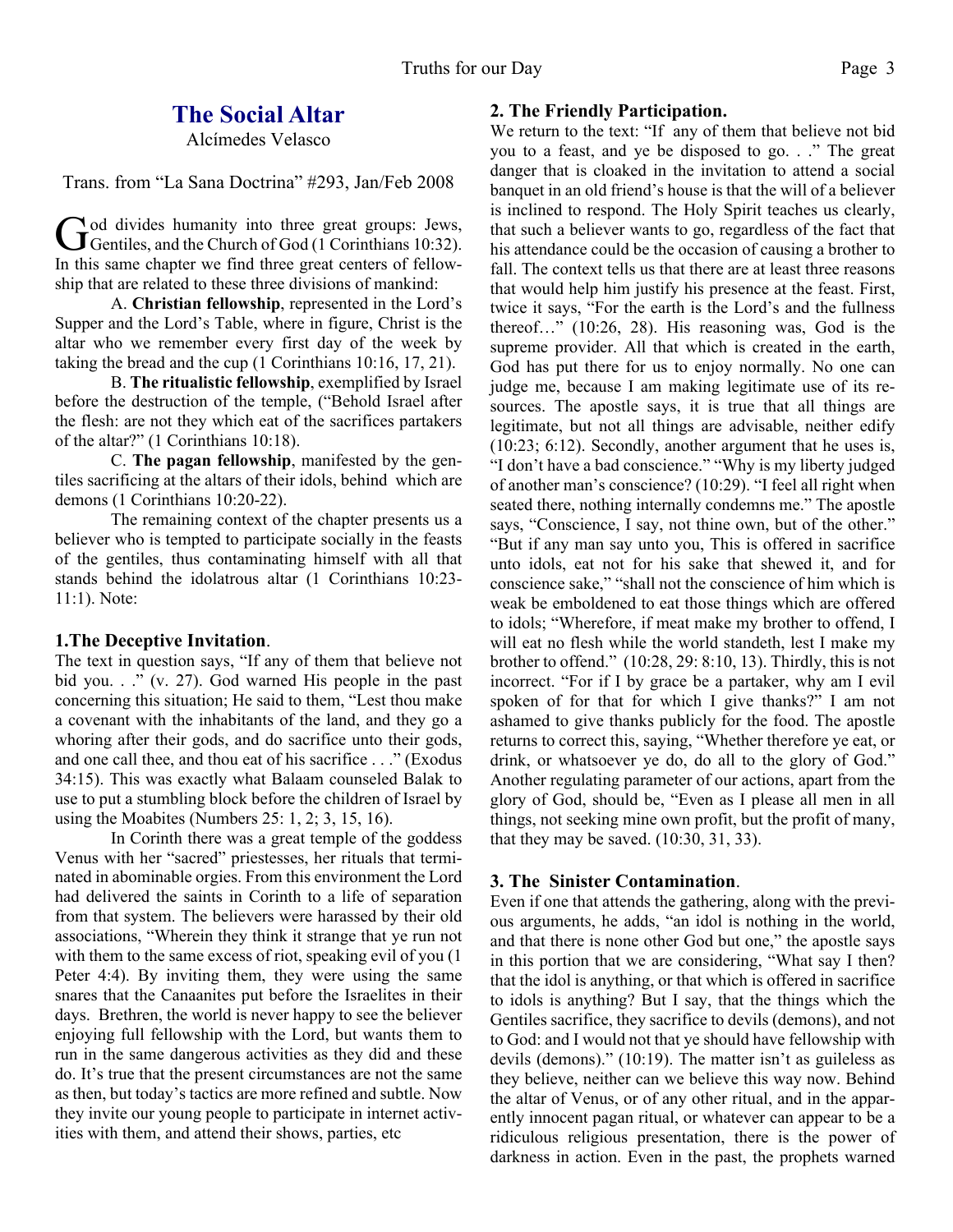Israel of the danger of involvement in gatherings of the Canaanite altars. The prophet Hosea said, "My people ask counsel at their stocks, and their staff declareth unto them: for the spirit of whoredoms hath caused them to err, and they have gone a whoring from under their God." (Hosea 4:12). We ask ourselves, was it really an inert piece of wood that spoke to give an oracle? Clearly not! The sound came from something spiritual that was hidden behind the statue. Because of this the Lord says, "Ye cannot drink the cup of the Lord, and the cup of devils: ye cannot be partakers of the Lord's table, and of the table of devils. Do we provoke the Lord to jealousy? are we stronger than he?" (1 Corinthians 10:21-22).

 "Little children, keep yourselves from idols. . . the whole world lieth in wickedness." (1 John 5:19,21).

When peace reigns in the Conscience, there is always power over sin. Peace is like a sentinel that keeps quard at the door of the heart; if the sentinel be off his post, either the tumult within drowns the voice of the Spirit, or, because of the stillness of death, his voice is not heard.

#### **JUDE, pt. 3** *Joel Portman*

 $A$ <sup>s</sup> Jude continues to warn believers of the reality and risks of the apostates, he begins in verse 3 to give s Jude continues to warn believers of the reality and specific examples of Old Testament apostates in the heavenly and earthy sphere. Specific examples of those who incurred God's judgment because of their rebellion and evil behavior can have more impact on our minds than abstract truth. He enlists three examples, one from a heavenly sphere, and two from the earth. Those that are of earth also divide into two groups: those who were pagan idolaters, immoral and ungodly, and those who were unbelievers among Israel. We learn immediately from this that apostasy can be found in every sphere of existence and in different degrees of enlightenment with differing responsibility. Jude is warning his readers of men who possibly had high places among the saints, as the angels did who fell from their position. He warns them of unbelievers who are found in association with the saints of God, possibly unrecognized, as were those in Israel. And he reminds them of their utter ungodliness, who since they have turned away from God and rejected His authority, are, and will be, like Sodom and Gomorrah

 Other general observations of these men make us realize that Jude is linking these examples with the descriptions that he gave in v. 4. Unbelievers in Israel (v. 5) link with the "ungodly men" who lack reverence for God. The fallen angels who rejected God's authority link with "denying the only Lord God", and Sodom and Gomorrah can be joined with "turning the grace of God into lasciviousness".

 We also see the progress of apostasy illustrated in the three groups. In Israel, we think of the Beginning of Apostasy. It begins with unbelief and a lack of confidence in God's power. The angels who fell remind us of the Development of Apostasy; it continues with rebellion and disobedience combined with dissatisfaction. Sodom speaks to us of the Climax of Apostasy, since it culminates in lawlessness and gross immorality.

 His use of these examples can remind us of the development of apostasy in Christendom. Unbelief and lack of simple subjection to the principles of God's Word resulted in an attitude of rebellion and dissatisfaction with the position that God has for His people, along with the desire for higher attainments among men. This results in what is so prevalent today, a morally-degenerate condition of lawless living that is even justified by religious leaders.

 Every example shows that God has no mercy on such who deliberately turn away from the knowledge of truth that He has given to them. There is a judicial form of darkness that results, so that they are dammed and there is no hope that remains.

 We can also see another suggestion in these examples: Israelites who believed not remind us that Association with the saints doesn't preserve. The Angels who fell tell us that High Position and Power doesn't preserve anyone, and the Cities of the plain teach that Large Numbers who are involved make no difference. Nothing will preserve one except adherence to the faith, fidelity to Christ and faithfulness to what we have learned from God's Word.

#### **Unbelieving Israel**

In several passages (Hebrews 3-4, 10:28), God used the example of Israel in unbelief as an illustration to warn His people in this dispensation. We read of their five privileges in 1 Corinthians 10:1-10, but we also find those privileges followed by five failures that caused them to be overthrown in the wilderness. They had been brought out of Egypt, but they never entered into the land of promise. We see something of these in 2 Peter 2:20, when we read of those who had clean escaped the pollutions of the world, but who are later entangled therein and overcome. It shows us that among those who applied the blood on the night of the Passover, there might have been those who were never genuine believers, or that there were some who never applied the blood, but still came out among the mixed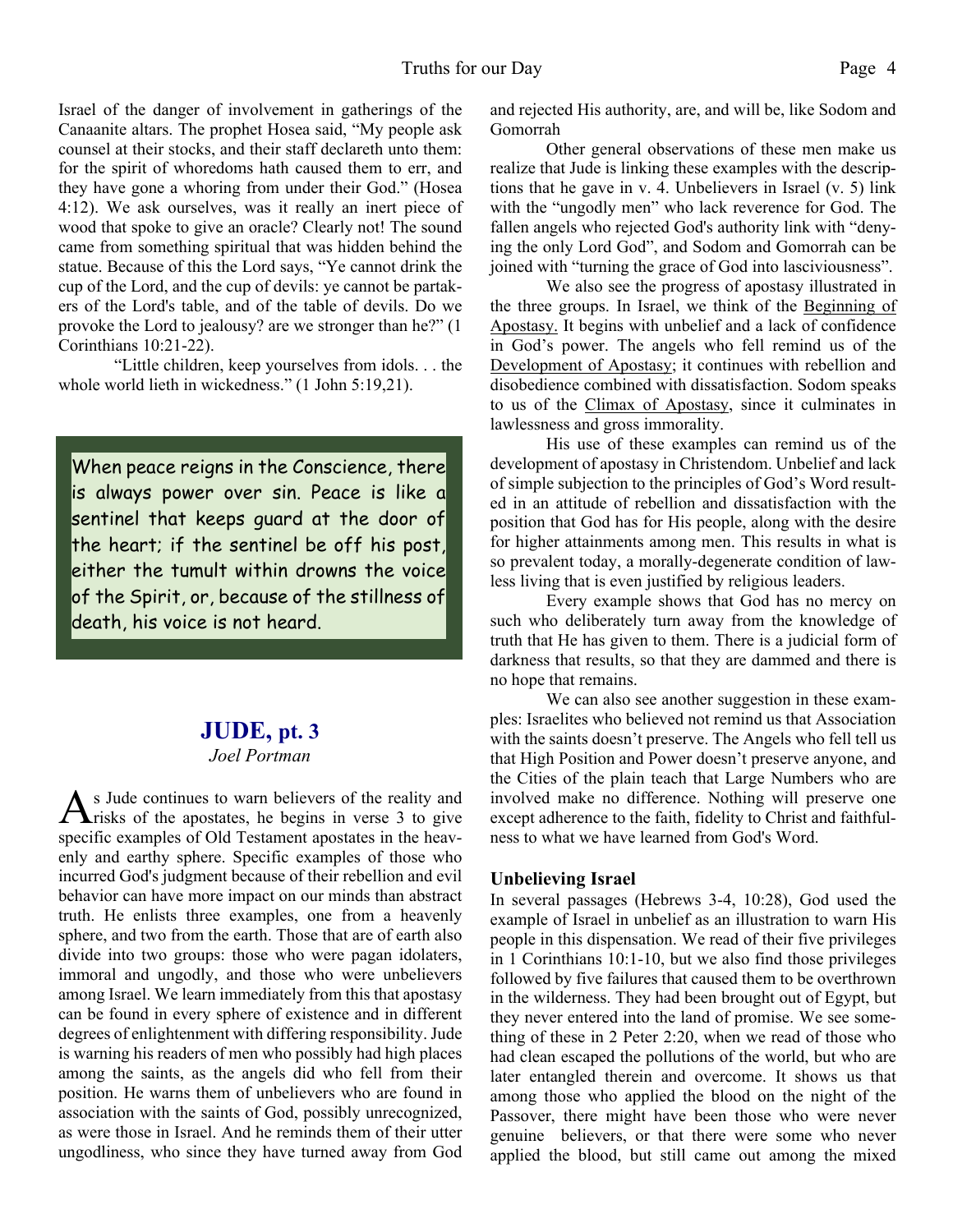multitude.

 These Israelites had seen God's power to deliver them from Egypt and to bring them through the Red Sea, and they had also experienced His sustaining power in the wilderness. If God had done so much, how could they fail to rely on Him to do the rest, to bring them into the land that He had promised? This was deliberate sin, showing irreverence toward God and displaying unbelief. They were sinning against the light that God had given to them.

 Theirs was a deliberate act that showed rebellion against the authority of God in Moses and which abused the grace of God and His kindness toward them. This is what apostates do; they willfully reject the light of truth and the grace of God that they have been exposed to and deliberately go on in their own self-will against God. For such, there is no deliverance or mercy.

 This example contains two reminders of the power of God: first, His power to deliver and then, His power to destroy the unbelievers in the wilderness.

 The reminder of this act should solemnize them and us, resulting in care lest we would act in a similar manner. Refusing to act in obedience to God's command will result in genuine loss for believers under God's discipline, but for the lost who are in such a position, theirs is eternal ruin. Privilege and relationship demands that there must be a corresponding response to God's Word, faith in His power and continuation in those things that mark obedient people of God.

#### **Angels who Sinned**

Next Jude moves into the celestial sphere to illustrate the danger of rebelling against the position and privilege that God gives. Jude couldn't chose a higher example of created beings who fell such a great distance as the angels who rejected the authority of God and fell. We recognize the differences of opinion concerning these angels, when they fell and what rebellion this is referring to, but the purpose of his giving this example isn't to pinpoint exactly what event this refers to. It does seem clear that, since these angels are kept under chains of darkness, they are likely not the angels who fell with Lucifer, since they are actively working under his direction and control in the world today. This example is intended to give us a spiritual lesson and to illustrate the characteristics of those who act in like character as they did.

 Jude tells us that these angels "kept not", or they abandoned, left behind, their first estate (a word also translated "beginning, origin"). They deliberately turned their back on the place of service and responsibility God had given to them, and chose another in its place. This wasn't due to ignorance, but rather was a decision of their will. This was what apostates did. As a result, their present state is without hope, since God has "kept" them under everlasting chains of darkness as they await the judgment of the great day. Peter refers in a similar manner to those who have been cast down to hell (Tartarus), as they also await God's judgment. For apostates as Jude describes, who have deliberately sinned against light, theirs is a condition of judicial blindness and darkness, (Matthew 6:23, John 12:40) without hope of recovery, but rather an anticipated day of judgment that God has determined.

#### **Evil of Sodom and Gomorrah**

Jude has reserved this example until last to illustrate the ultimate result of apostasy, which is a condition of gross immorality. The evil that was perpetuated in these cities of the plain is stamped on men's minds, and sadly, the same is being perpetuated in the world today and justified by religious leaders who are also apostate. Without the restraints of believing God and submission to God's authority, man is capable of every form of evil behavior and deviation from the Divine pattern for humanity. Again, it is not due to ignorance of truth, but it is the result of rejection of truth by intelligent men. Paul traces the descent of mankind in Romans 1, as they, having begun with the knowledge of God, deliberately rejected that knowledge so that repeatedly we read that God "gave them up", to experience and work out the results of their determination. Man, who rejects God's Word and authority, has no restraints on his behavior. Everything becomes a matter of his own opinion, and all behavior is relative. The essential, unchanging standard for behavior must depend on authoritative truth, and when that is abandoned, there are no limits on evil. We are seeing that in our world today, and the sad end will be the same, destroyed by God under His judgment of evil.

 Verse 8 summarizes their characteristics. We see that, like Israel, they "despise dominion" (lordship), as angels, they "speak evil of dignities" (majesty, splendor), and like the cities, they "defile the flesh". We notice that all of these acts are done deliberately, the active work of the will that is contrary to God. Jude is emphasizing that an apostate is not one who has been beguiled or deceived, but he is a person who has made a deliberate choice to reject God's Word, turn aside from the knowledge of God, and to despise God's authority. What a warning to men today!

#### **Restraint of Michael**

Michael's attitude and words expressed in his encounter with the devil are a contrast to the preceding examples. This refers to an event that is not found in Scripture, and speculation as to the reason and what was involved are not essential to our understanding of Jude's reason for including this. Michael, though the only archangel and thus the highest created angel remaining in his position, in this dispute with the devil about Moses' body, used restraint as he spoke to God's enemy. This seems to be due to his recognition of the position that Satan had as Lucifer before he fell. Even though he was a fallen angel and not worthy of anything except the sentence of judgment that will be his,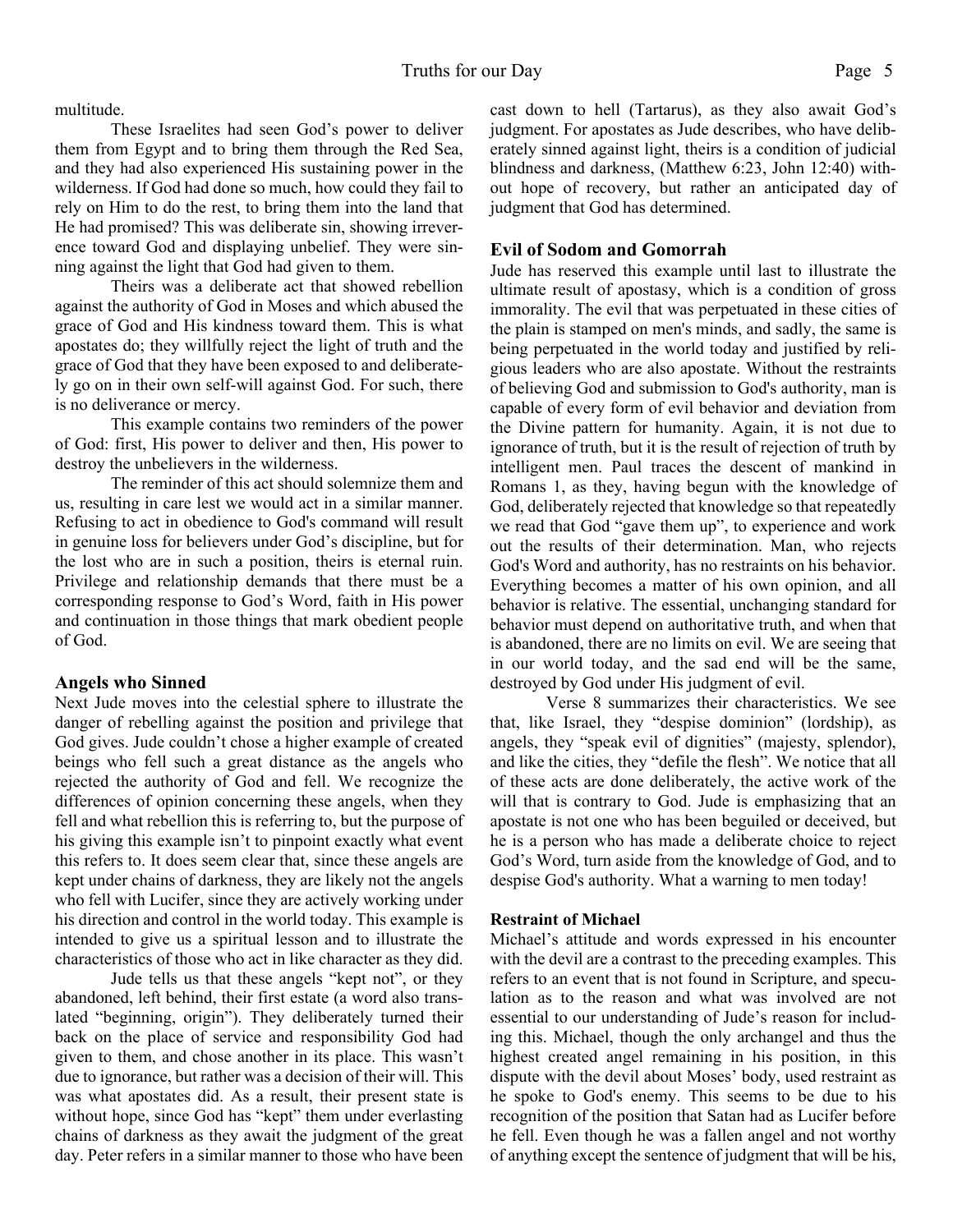Michael didn't condemn him, but his judgment was reserved to God. "The devil, though now fallen, was once a high dignity in the angelic realm, and until he is finally dispossessed by God his dignity is to be respected. Even so high an angelic dignity as Michael respected it. He did not take it upon himself to rebuke him, but left the Lord to do it." ("Jude", F. B. Hole). This demonstrates a contrast to the apostates; Michael was satisfied to trust God to reprove Satan, he wouldn't presume a position that wasn't due to him, nor would he stoop to degrading language, regardless of the circumstance. His behavior under such circumstances is a warning to apostates and an example to us.

(continued)

**Christ passes often by palaces to visit the poor cottages. Pilate missed Christ on the bench, while the poor thief finds Him, and Heaven with Him, on the cross.**

#### **A Name**

*F. Butcher*

"Let us make us a name," Genesis 1:1:4. "God hath given Him a Name," Philippians 2:9

Man's natural heart, character, and inclination had in<br>no way been changed by the overwhelming water judgment that had overtaken the world. If a sobering influence had thereby been brought about for a time it was soon thrown off, and man plunged further along the path of separation from, and independence of God. This is plainly and simply told out in the few words in Genesis 11:4. He wants to be admired. Pride and ambition have ineradicable roots in his whole being. How often do we hear such words as these, "He has made a name for himself in the world." How proud he is who succeeds in doing that, whether in the political, religious, or business world: and that is just what these early rebels against God intended doing. Their idea was to become celebrated, famous, consolidated, and well known. In our day this is just what the heart of man craves for. Who but the Spirit of God could have drawn, by a few masterly strokes, so correct a picture?

Let us ask ourselves whether we, who profess to be Christ's, and to be with Him outside the camp, have not very often distinct traces of this sketch upon us? Rome, in the religious world, has this spirit in the fullest measure. And down to the smallest denomination something of it is to be found. Let our church buildings be of beautiful imposing architecture: let our preaching be eloquent and learned: let us have something men can admire: at all events we will make ourselves a name, and adopt highsounding titles.

God in merciful judgment came down and restrained the schemes of those flourishing builders on the plains of Shinar. He overturned their vain imaginings. In infinite wisdom he stopped them, so simply, by confounding their language. The solidarity of man, about which he was so enthusiastic, was suddenly destroyed. What irony is here! They wished to make themselves a name and they got a name, "Babel," which means confusion. And men can't get rid of it; it sticks like a leech: and the most magnificent capital of man's greatest empire was called "Babylon".

It is confusion still, to be eventually eternally confounded. The name is indelible. The apostle reads it clearly upon the head of the harlot arrayed in purple and scarlet, (Revelation 1:7). He had the mind of Christ and so could distinguish what was printed there; although even he marvelled with great admiration. How few, even amongst believers, see that condemning name upon man's boasted worldly-religious systems! Their eyes are dazzled by her splendor instead of being anointed with the eye-salve of Him whose eyes are as a flame of fire. Yes, those primitive men wished to make themselves a name: and they received one that they had not anticipated : one that has lasted all these centuries, but will be destroyed finally, the religious part first, then the political at the appearing of the great God and our Lord Jesus Christ. "With violence shall that great city Babylon be thrown down, and shall be found no more at all," (Revelation 18:21).

Can we read the name clearly upon all the great swelling ideas of men, whether in the political or religious world? Or are we so glamoured by the vision of what man has set himself to accomplish that we would be disappointed if the Lord came for His own now, and upset all men's schemes of world-advancement? What those men, after the flood, intended doing is just what is becoming so prominent in these last days of unions and confederations. The wheel is back to the starting point, and Babel, confusion, is still stamped upon it.

Let us turn our gaze from this sickening spectacle of pride and rebellion to look upon the Man in whom Jehovah is well pleased, whom He calls "My Servant." He made Himself of no reputation, although His name is as ointment poured forth, filling the lowly heart of faith with divine perfume. How different from the stench of Babel's foul miasma! He seeks nothing for Himself: has no desire to make a name. He does not sit upon a gaudy beast, but humbly rides upon an ass's colt. The religious leaders ask superciliously, Who is this? His name is branded with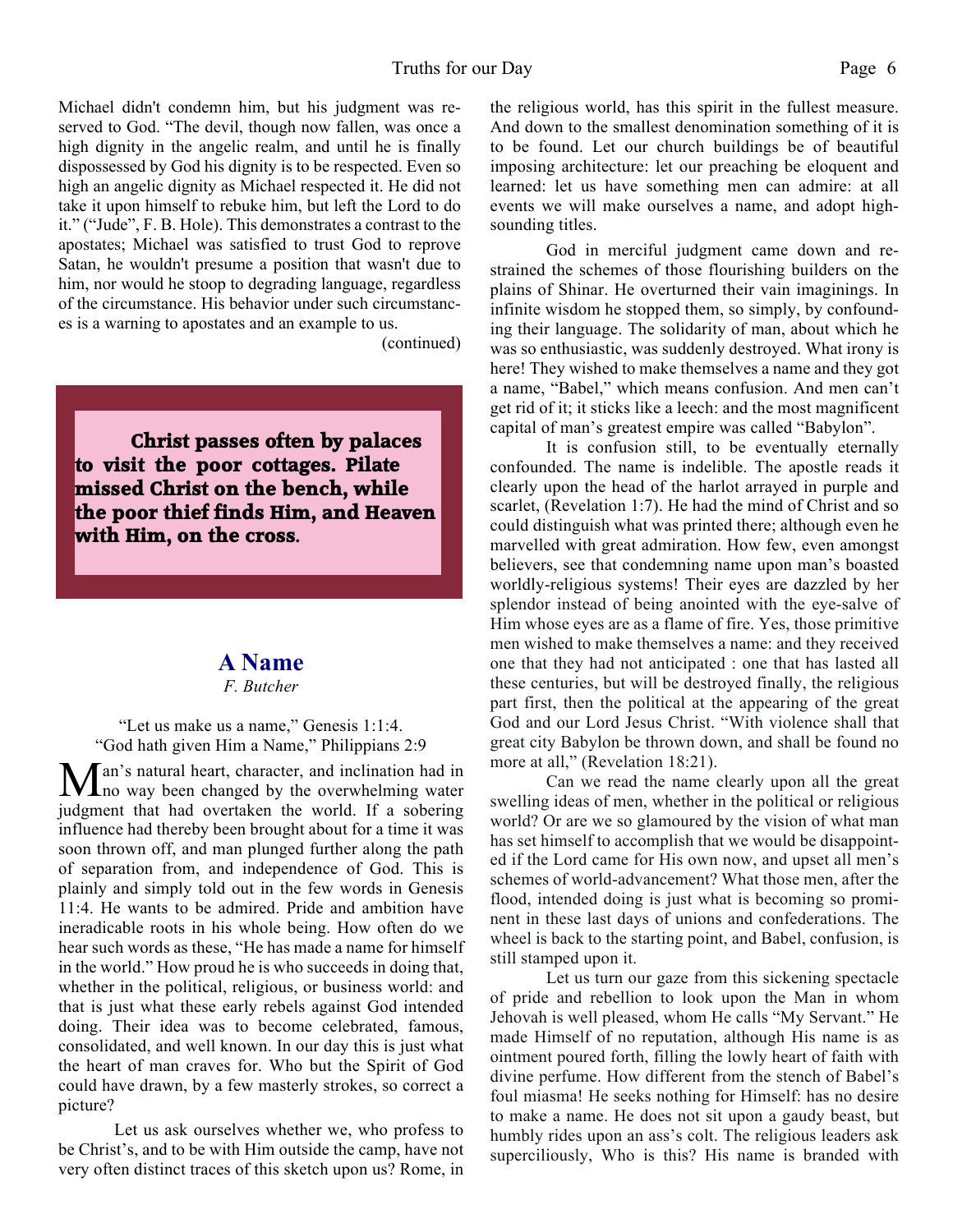shame in three tongues over His cross of suffering and ignominy. The contrast between life and death, light and darkness is not greater than between Him and poor, proud, fallen man. What man grasps with eagerness is what He turns away from; it has no attraction for His heart. Let us look long and lovingly at Him, so that we may be changed into His image. Because he sought no name for Himself, God hath highly exalted Him, and given Him a name which is above every name. The world's maxim is that we must make the best of ourselves, but He made nothing of Himself.

Having these two pictures before us, drawn by the Holy Spirit, let us ask ourselves which attracts us most? After which are we going to model ourselves? We profess to be Christ's, and are quite willing to be saved from wrath eternal by Him: but are we willing to take our Lord's estimate of man and all his so-called noble aspirations? In His presence; changed into His likeness, we shall see branded upon all man's high flown schemes, inherited from Shinar's plain, that fatal word "Babylon." Do we see it? Do we see that the end of it all is confusion? That finally, under the coming man of sin, when it looks as if man's ambitions were at last to be realized, that it is just the ripening of the vine of the earth, to be hurled into the winepress of the wrath of God? Then will He appear, who has a name written that no one knows but He Himself; and His name is called the "Word of God:" and "on His vesture and on His thigh a name written:—King of kings and Lord of lords."

Ah! He is the one who was of no account on the earth: whom they mockingly called "a king:" and He is going to write His new name upon the overcomers of the church of Philadelphia: for they have not denied His name. They too rejected the thought of making a name for themselves here below. The question for each is, Am I content to be like Him here: to be associated with perhaps only a few despised brethren, who are following a despised Lord: to be a nameless assembly of saints: to have no name in earth's politics? The more truly we follow Him in these matters, the more will He rejoice in that day to write upon us His glorious new name. The world cannot understand our nameless position, nor our ambitionless mind, but neither did it understand Him; and it is enough that the disciple be as His Lord.

How easily we get influenced by the spirit of the age, and desire to be of some account; to make ourselves a name, instead of warring with spiritual weapons to cast down, in ourselves, imaginations, and every high thing that exalteth itself against the knowledge of God; and bringing into captivity every thought to the obedience of Christ, 2 Corinthians 10:3-6. Jacob humbled, lame and helpless at the feet of the one whose name was not divulged, received a beautiful new name—"a prince of God."

May we then, by His grace, resist, the natural tendency of our hearts to be something in this world, that Christ may be formed in us; that His mind may take possession of our whole being. In thus following the lowly One rest is found for the soul; rest from all ambitious schemes, and strivings for greatness. He had none. Now He is highly exalted. In that day He will exalt His own; and that is enough for our hearts.

#### There is something sweet in being pruned by a wounded hand.

#### **Abraham; one of Seven Men**

*George Duncan* Genesis 14:10-24

In the book of Hebrews chapter 11, we find the names of seven men recorded, whose lives are found in the book of seven men recorded, whose lives are found in the book of Genesis. If we were to combine what God has to say in Hebrews 11, concerning these men, we would doubtless have a perfect Christian. Among those seven men we have Abraham and he occupies thirteen and one-half chapters in the book of Genesis. No less than three times Abraham is called "The Friend of God." He is the only man to whom that name is given, therefore how outstanding he must have been, when God could speak of him in that familiar way.

In the above chapter we find a very interesting incident in the life of this remarkable man. In the previous chapters Abraham and Lot have come back from the land of Egypt. They have abundance of everything; in fact, their herds were so numerous that the land could not hold them and they had to separate. It's nice to see how thoroughly Abraham was restored to God; not only restored back from Egypt, but restored in soul, because he said to Lot, "Take thy choice." "If thou go to the east I will go to the west, etc." He was just simply content to take what Lot left, and it's more remarkable considering that Lot was the younger man. Abraham could well afford to let Lot take his choice, for after Lot turned toward Sodom, God said to Abraham: "Lift up thine eyes and look from the place where thou art, northward, and southward and eastward and westward for all the land which thou seest, to thee will I give it, and to thy seed forever."

In chapter 14 Abraham is still in the plains of Mamre, or Hebron, which means "fellowship." Here we have a true child of God in the place of fellowship with God. Lot chose to pitch his tent toward Sodom and in this chapter he is altogether in Sodom. These two individuals are spoken of in Scripture as righteous men, for the New Testament tells us that Sodom vexed Lot's righteous soul from day to day as he saw and heard their ungodly deeds. Over and over again we find God speaks of himself as "The God of Abraham", but never as the "God of Lot". When Abraham is brought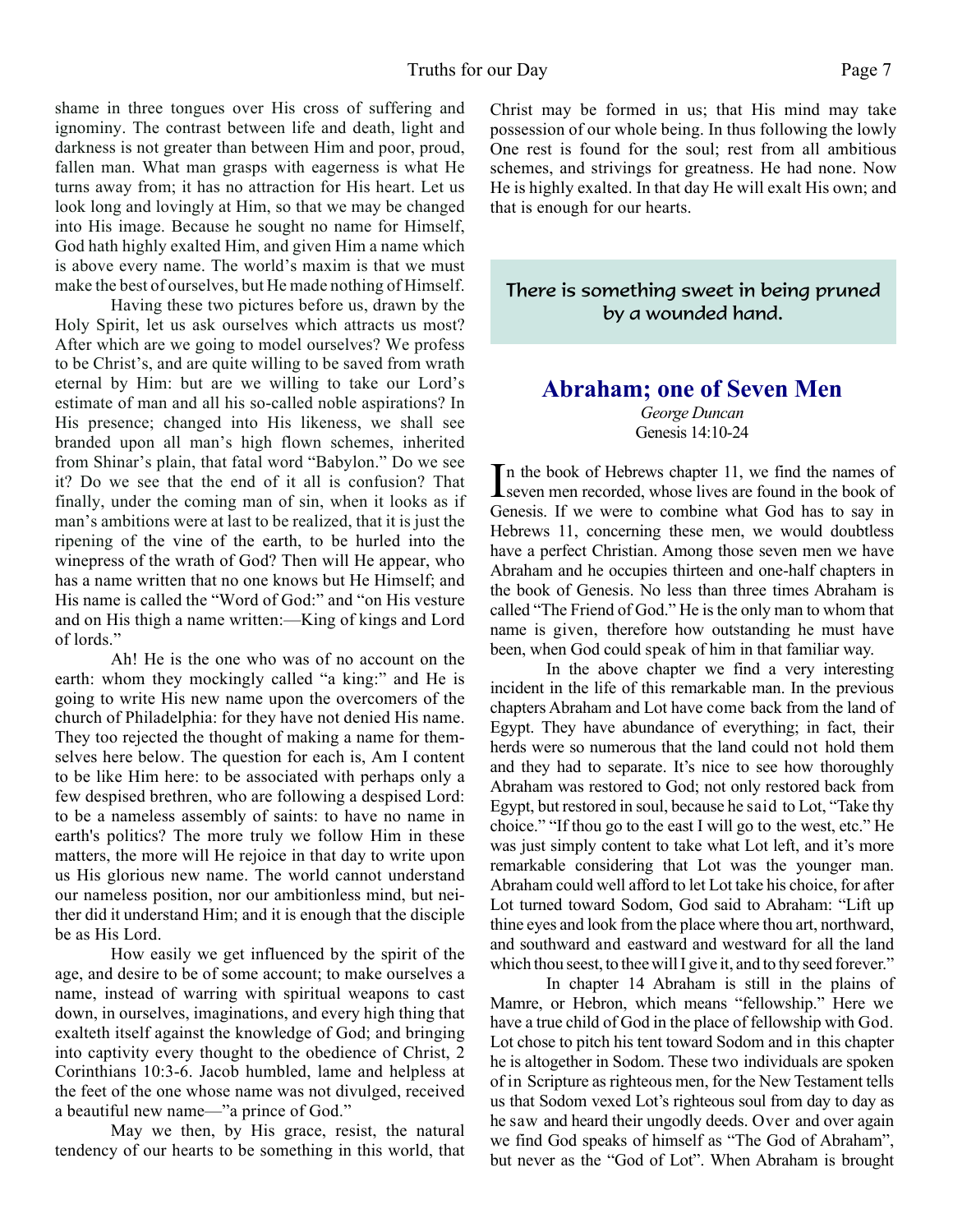down to die we read concerning him that "he died an old man of many days;" the revised version says, "Full of years," but the original is just "full" or "satisfied" (Genesis 25:8) Wouldn't that be a wonderful epitaph to put on his tomb! But the last mention of Lot was his sin. Both righteous men, but Oh! so different. These things were written for our learning and instruction. Many today are going to have an abundant entrance to the glory for their testimony has shone brightly all through the journey, and there are those who shall be saved, so as by fire. God would seek to encourage us by the life of Abraham to so live that we may not be ashamed before Him at His coming, and to shun a life of partnership with the world as was Lot's.

Chapter 14, opens with warfare. Four kings are grouped together in conflict against five kings. Sometimes one on top, then the other. If Lot, the nephew of Abraham had not been taken captive at this time we would not have heard of this warfare, for God only mentions other nations when in connection with the children of Israel. It is a very noticeable thing to see the Kings' names. First and foremost is the king of Shinar, which is the old name for Babylon, meaning "confusion." In the Old Testament God's people were carried down to Babylon when they sinned against Him. In the New Testament we find in Revelation that Babylon is termed, "Babylon the Great, the Mother of Harlots". Then there was the King of Sodom and Gomorrah. These two places are often spoken of in Scripture of that which is ungodly. These two groups which war against each other is a picture of what we find in the religious world today. The religious world, fights against the ungodly world and sometimes one is on the top, sometimes the other, but notice here that the man who is used for God is outside the whole thing, for he dwells in the plains of Mamre. He is not entangled in this terrible mix-up. The one group overcomes the Kings of Sodom and Gomorrah, and Lot, who now dwells in the midst of Sodom, is taken captive. Many of God's people are taken bondage by the religious world. Word is brought to Abraham (the Hebrew). This is the first mention of this word which means "a passenger" or one passing through. That is just what Lot should have been, but instead he dwells in Sodom. When Abraham heard that Lot (his brother) was taken captive he armed His trained servants, born in His own house and pursued. Abraham and Lot were brothers in a spiritual sense, being both righteous men. Abraham's servants were born in his own house. The men whom God uses are only those born again, and not only that, but men whom God has trained, not in a religious seminary but in the school of Christ; in the secret place, there learning, to trust God.

In due course, they overtake the Kings and God gave Abraham the victory. Now he is coming back laden with the spoil. If we are to win the victory it will only be as you and I are living in some measure in fellowship with God. When one gets the victory over the enemy, the spirit, the flesh and the devil, we are quite pleased that God has given us the victory, and it may be, we are taken off our guard, and Satan lays a trap for our feet and we fall miserably but not so with Abraham. Two men meet him. First the king of Sodom and the other man, Melchizedek, the priest of the most High God. Melchizedek meets him first and blessed Abraham in the name of the most High God and gave him bread and wine. We sometimes sing, "Bread to strengthen, wine to cheer". Melchizedek is a type of our Lord Jesus Christ in his present priestly work for "He is a priest forever after the order of Melchizedek" (Hebrews 7:21). There is no mention of Melchizedek's mother or father, his birth or his death. We don't question however that he was born and died like other men but God leaves that out in order to picture the Lord Jesus Christ. He blessed him and gave him bread and wine. This reminds us that the Lord Jesus Christ is now in the presence of God for us and He ever lives to make intercession for us. In difficulty and in turmoil, when winds are contrary and waves are beating high just remember there is a Man on the throne, "who tends with sweet unwearied care, the flock for which He bled". He too, was tempted in all points like as we are, yet without sin. He too knew what it was to hunger and thirst, to be weary and worn. He as a man endured these things, yet without sin. Now He sits at God's right hand, ever living to make intercession for us. And, I am perfectly sure, we shall never know the value of that present intercessory work of our Lord Jesus Christ until we reach home, then we shall know how many pitfalls and snares we have been spared from. Then we shall see "He led us by the right way".

On Lord's day morning we do not come to remember the Lord in order to receive strength. We come to praise and adore Him whose body was bruised for us and His blood shed to cleanse us from all sin, but who shall say we do not go away strengthened and cheered for our toil and warfare till Jesus comes. After Abraham received the bread and wine and the blessing He gave tithes unto Him who was God's representative. This is the first occasion of giving tithes unto God.

The second man goes out to meet Abraham and makes a proposition. "Give me the persons, and take the goods to thyself". This offer might have sounded all right to the worldling but Abraham answers, "I have lift up mine hand unto the Lord, the most high God, the possessor of heaven and earth, that I will not take from a thread even to a shoelatchet, and that I will not take anything that is thine, lest thou shouldest say, I have made Abram rich". Abraham, the man of faith had strength to refuse. There are three men in the Word of God who had strength to refuse. "By faith Moses, when he was come to years, refused to be called the son of Pharaoh's daughter, choosing rather to suffer affliction with the people of God, than to enjoy the pleasures of sin for a season; esteeming the reproach of Christ greater riches than the treasures in Egypt for he had respect unto the recompense of the reward" (Hebrews 11:24-26). Moses choose rather to link himself up with a nation of slaves rather than be the King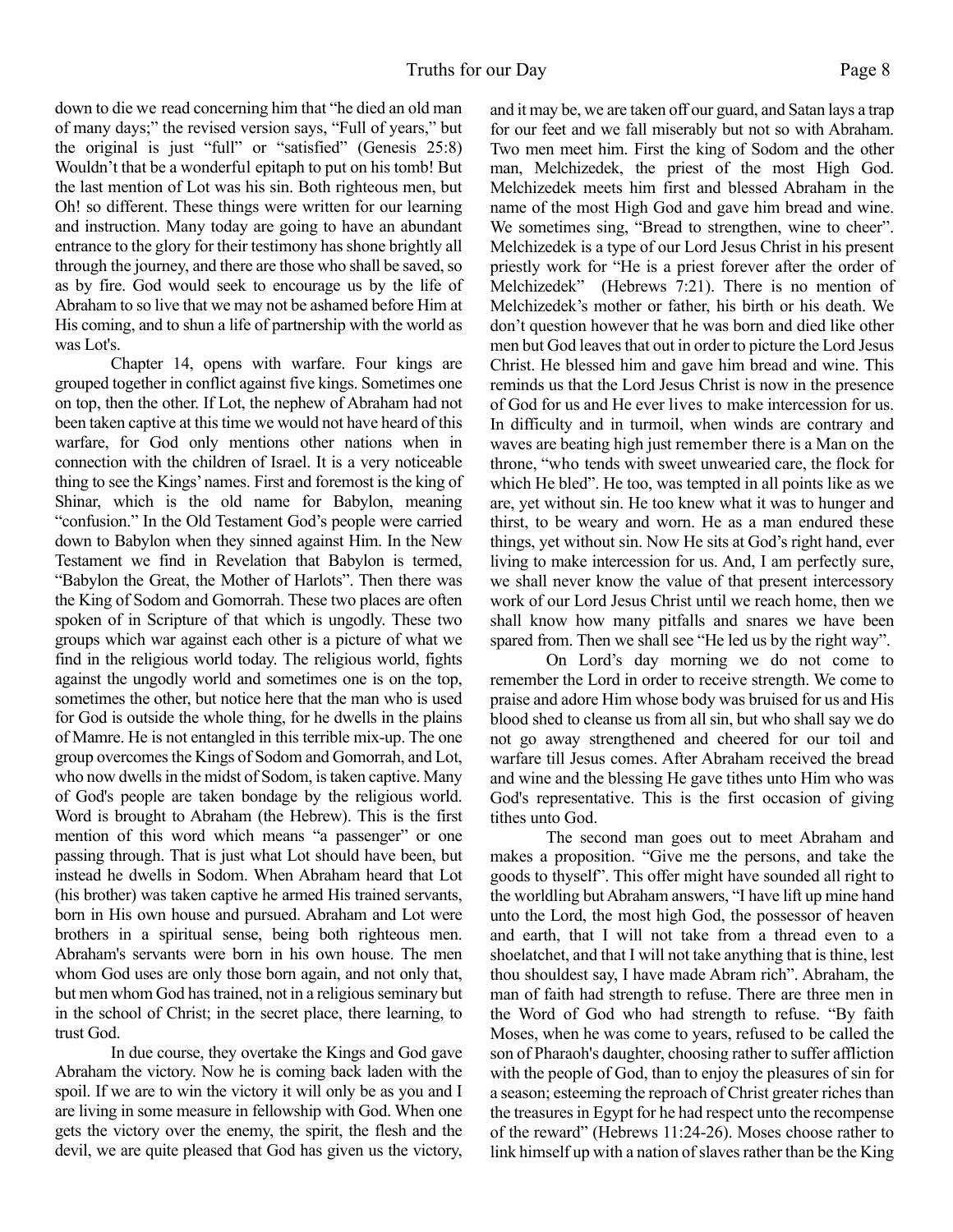of Egypt. But was not this refusal worthwhile for we read in Revelation 15:3: "And they sing the song of Moses, the servant of God, and the song of the Lamb." How wonderful to think this man Moses has his name associated in a future day with the "Lamb," the King of Kings".

Naaman in his gratitude for cleansing offered Elisha a large sum of money, but He had the strength to refuse saying, "As the Lord liveth, before whom I stand, I will receive none". And Naaman urged him to take it, but he refused*.* Gehazi was not of the same mind as his master and followed after and succeeded and claiming some of the riches, but Oh! how solemn his punishment for Naaman's leprosy clave to him and his seed forever. Faith ofttimes in the child of God causes him to refuse the overtures of the world, if they interfere with his fellowship with God. So let us remember,

He always wins who sides with God,

With Him no chance is lost.

God's will is sweetest to him, when,

It triumphs at His cost.

In chapter 15, we read, the Word of the Lord came unto Abram saying, "Fear not, Abram; I am thy shield, and thy exceeding great reward". Was not that ten thousand times better than all the goods brought from the battle? These things were written for our learning so that we may learn from warnings and failures recorded in the Old Testament. We find even after all this, Lot didn't take the lesson for He still dwells in Sodom. God never identifies His name with Lot. In the book of Esther there is not a single mention of God's name. Why? the people were quite content to dwell in the land of Babylon. So we see that God identifies His name only with those who seek to go on in fellowship with Himself.

Let us like Abraham dwell in Mamre, for in chapter 18 we still find him in the place of fellowship, and how wonderful to think the closing remarks of Abraham's life was "He died an old man of many days and satisfied", not with himself, or with his testimony but satisfied with God.

#### **Filling with the Holy Spirit**

"In the Heavenlies," Epistle to the Ephesians *H. A. Ironside* "And be not drunk with wine, wherein is excess; but be filled with the Spirit." Ephesians: 5:18

In this passage he puts two things in opposition, the one to<br>the other—drunkenness with wine and filling of the Holy  $\mathbf{T}$ n this passage he puts two things in opposition, the one to Spirit. Why does he contrast these two things, these two conditions? The man who is drunk with wine, is controlled by a spirit foreign to himself. Men, when they are under the influence of the spirit of alcohol, do and say things that they never would do in their normal condition. People say, excusing them, "Oh, well; you mustn't hold it against him; he is drunk, he is not himself." The apostle says that that condition should never be true of a Christian, but on the other hand the Christian should be dominated and controlled by a Spirit other than himself. He should be controlled by the Holy Spirit of God. The filling of the Holy Spirit ought to be the normal experience of every believer.

What is the filling with the Holy Spirit? Some people think that it is some strange, ecstatic, emotional experience that comes to them at a given moment and then later passes away and has to be repeated again. That is not it. This is the normal experience of the Christian life: "They were all filled with the Holy Ghost, and they spake the Word of God with boldness" (Acts 4:31). They were dominated and controlled by the blessed Holy Spirit of God, and this does not necessarily result in any special emotional breakdown, but rather preserves one in the path of orderliness and common sense. The man who is filled with the Holy Spirit does not go off into some wild, fanatical state, but walks thoughtfully and carefully with God, and his testimony has power with men.

Turn to the Epistle to the Colossians, chapter 3:16, "Let the Word of Christ dwell in you richly in all wisdom; teaching and admonishing one another in psalms and hymns and spiritual songs, singing with grace in your hearts to the Lord." Notice the "effect" there of the Word of Christ dwelling richly in the soul. Now turn back to Ephesians and read these verses again. Do you observe that you get the exactly the "same results" in Colossians when the Word of Christ dwells in you richly that you get in Ephesians when you are filled with the Spirit? What then is the inference? There is an old rule in mathematics that "things equal to the same thing are equal to one another." If to be filled with the Word is equal in result to being filled with the Spirit, then it should be clear that the Word-filled Christian is the Spirit-filled Christian. As the Word of Christ dwells in us richly, controls all our ways, as we walk in obedience to the Word, the Spirit of God fills, dominates, and controls us to the glory of the Lord Jesus Christ.

Do not get the idea that you must have some remarkable outward demonstration, some amazing sign that the Spirit of God has actually taken possession, but remember that He dwells in every believer, and as you give Him room, He cleanses out of you everything that hinders. As you let Him take full possession you are filled with the Spirit. One will be fullness of joy. The Holy Spirit is a Spirit of gladness, the Spirit of joy. Now do not misunderstand me, there is a difference between holy joy and mere natural merriment. Take the life of our blessed Lord Jesus Christ. Even though He was the Man of Sorrows and acquainted with grief, as we read the records in the four Gospels we cannot help but be impressed with the fact that we are not reading the life of a sad Man but of a glad Man. "At that time Jesus rejoiced in spirit and said, Father, I thank Thee." That is characteristic of the blessed Lord. In